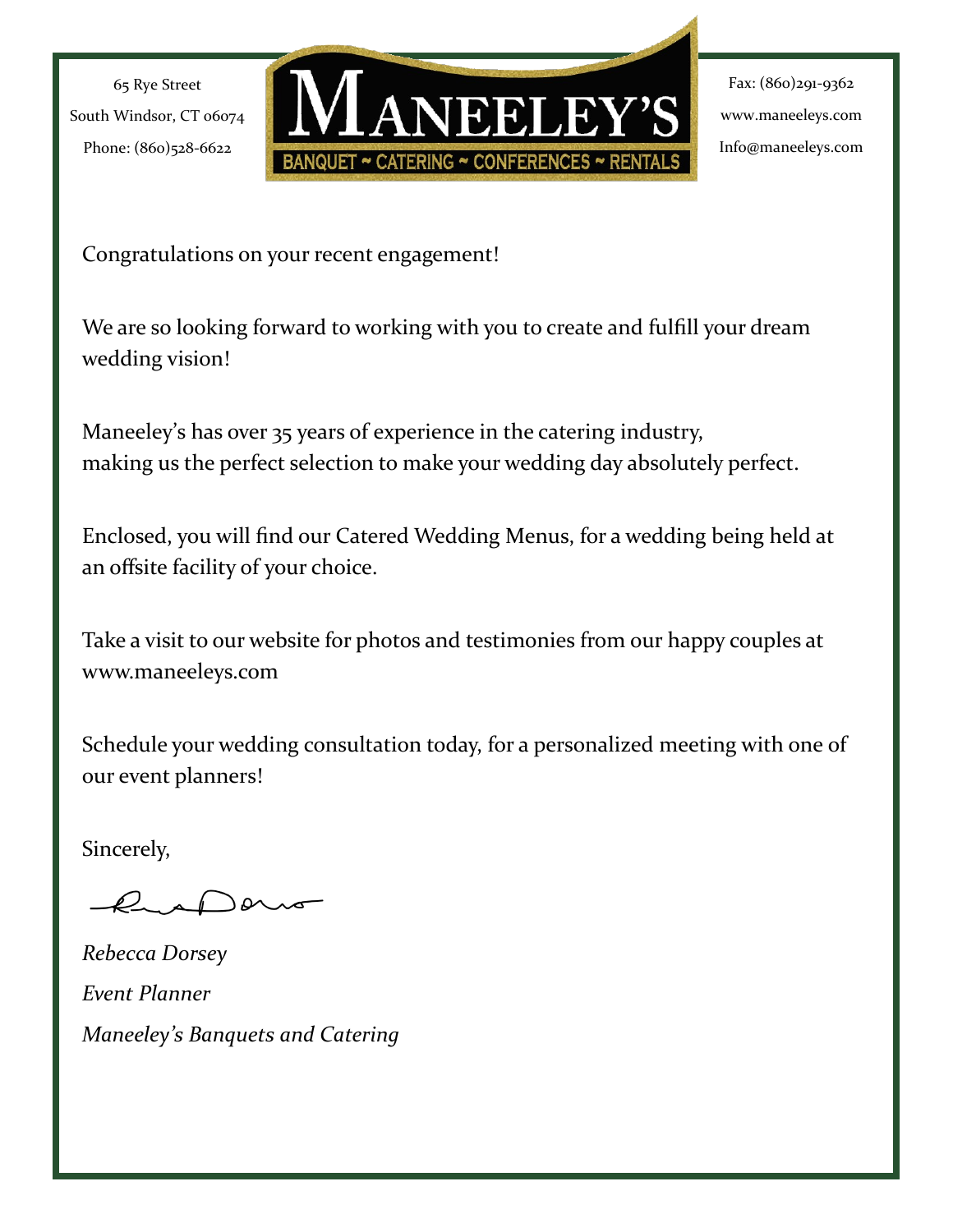**ANEELEY'S** BANQUET ~ CATERING ~ CONFERENCES ~ RENTA

Fax: (860)291-9362 www.maneeleys.com Info@maneeleys.com

# *PLATED DINNER WEDDING PACKAGE*

# *Stationary Display*

Assorted Domestic & Imported Cheese and Fresh Vegetables with Assorted Crackers, Breadsticks, Hummus, and Vegetable Dip

### *First Course: Served Family Style*

*Salad*

*(Select One) All Salads Served with Dinner Rolls & Butter*

**Garden Salad** with Vinaigrette Dressing

**Field Greens Salad** with Gorgonzola Cheese, Cranberries, Poppy Seed Dressing

**Greek Salad** with Feta Cheese, Kalamata Olives, and Greek Dressing

> **Classic Caesars Salad** with Romano Cheese

### *Pasta*

### *(Select One)*

**Penne Pasta** with your choice of Marinara, Alfredo, or Vodka Sauce

### *Plated Entrées (Selection of Three)*

**Chicken Supreme-** Boneless Breast of Chicken, Stuffed with Vegetable Herb Stuffing, topped with Maneeley's Signature Supreme Sauce- **\$48.95**

**Chicken Augustino-** Boneless Chicken Breast, Stuffed with Sundried Tomato, Cheese & Artichoke Topped with Moscato Wine Sauce– **\$48.95**

**Chicken Francaise-** Sautéed with White Wine Lemon Butter Sauce- **\$48.95**

**Chicken Marsala-** Sautéed with Mushrooms & Garlic in a Marsala Wine Sauce- **\$48.95**

**Roast Prime Rib-** Au Jus 16 oz- **\$50.95**

**Charbroiled Filet Mignon-** 8oz With a Burgundy Mushroom Demi Glace- **\$55.95**

**Broiled Swordfish-** with Garlic Butter- **\$50.95**

**Stuffed Filet of Sole-** With Crab & Scallop Stuffing, topped with Lobster Cream Sauce- **\$48.95**

**Baked Stuffed Shrimp-** with Seafood Stuffing, Lemon Wedges, and Drawn Butter- **\$54.95**

### **Broiled Stuffed Lobster Tail & Filet**

**Mignon-** with Lemon Wedges, Drawn Butter, and Burgundy Mushroom Demi Glace- **\$64.95**

**Eggplant Mediterranean-** Spinach & Feta Cheese Stuffed Eggplant with Balsamic Glaze- **\$42.95**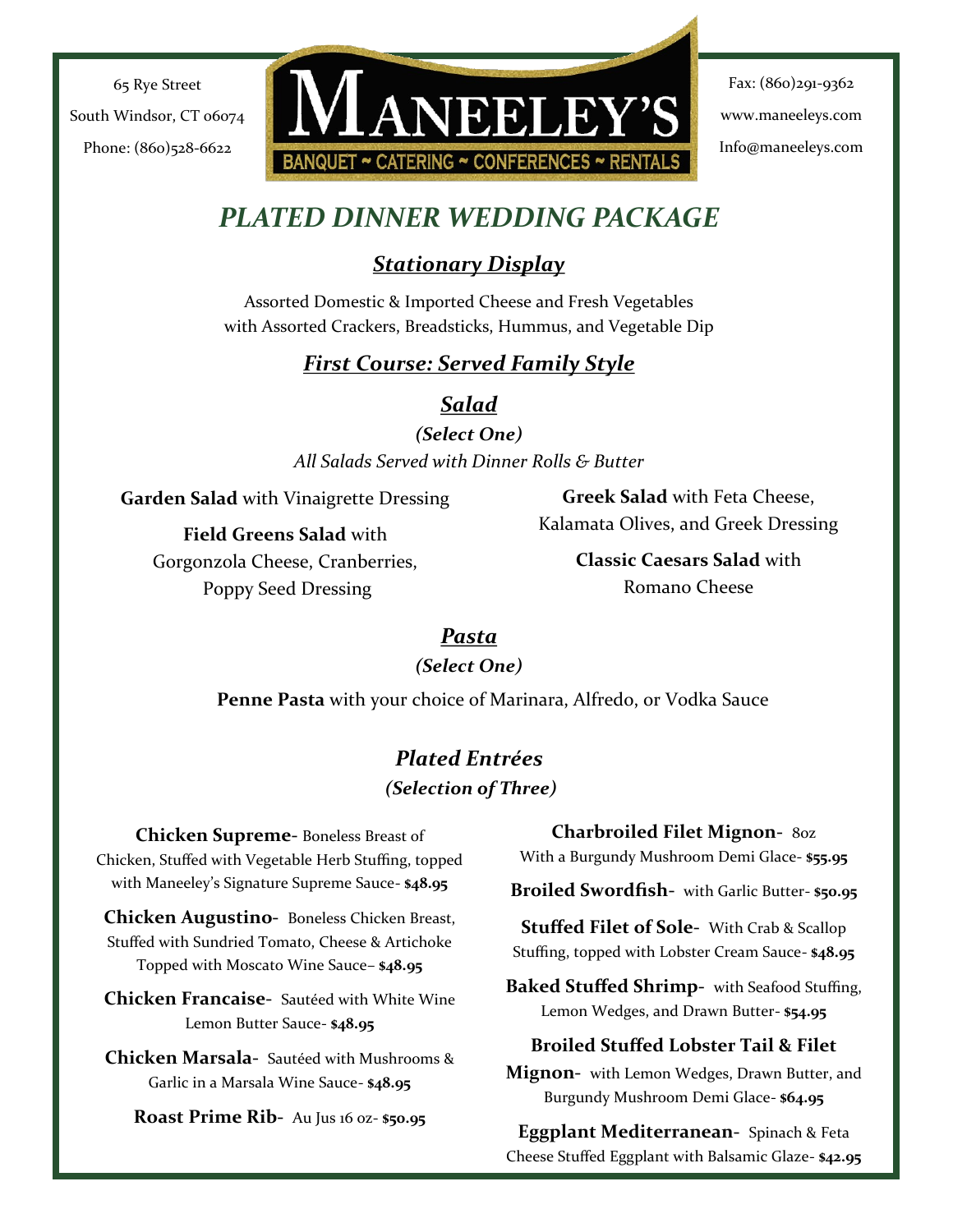

Fax: (860)291-9362 www.maneeleys.com Info@maneeleys.com

### *Starch Side*

*(Select One)*

Baked Idaho Potato with Sour Cream Mashed Potatoes with Garlic Tuscan Roasted Potatoes Stuffed Potato Au Gratin Spanish Rice

### *Vegetable Side (Select One)*

Honey Glazed Rainbow Carrots Sautéed Brussel Sprouts Fire Roasted Sweet Corn Broccolini or Caulilini

*Plated Dinner Package Includes Regular Coffee, Decaf, Tea, Cream and Sugar*

*Tiered Wedding Cake : \$3.50 per guest*

*Price is Calculated by Number of Entrees Selected at their Listed Price Prices Are Subject to 20% Service Fee & CT State Sales Tax*





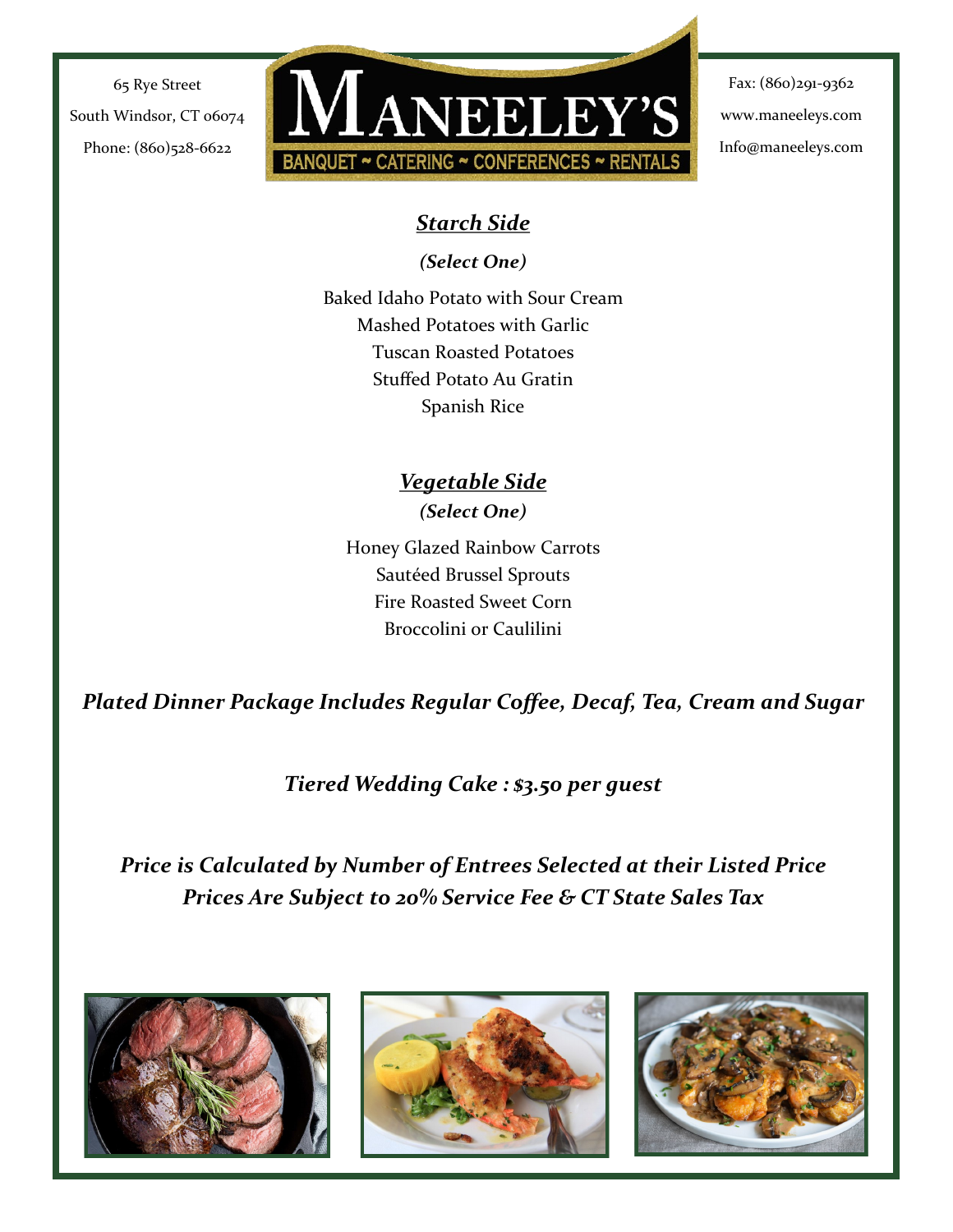**ANEELEY'S** BANQUET ~ CATERING ~ CONFERENCES ~ RENTA

Fax: (860)291-9362 www.maneeleys.com Info@maneeleys.com

# *BUFFET DINNER WEDDING PACKAGE*

### *Stationary Display*

Assorted Domestic & Imported Cheese and Fresh Vegetables with Assorted Crackers, Breadsticks, Hummus, and Vegetable Dip

### *First Course: Served Family Style*

*Salad*

*(Select One) All Salads Served with Dinner Rolls & Butter*

**Garden Salad** with Vinaigrette Dressing

**Greek Salad** with Feta Cheese, Kalamata Olives, and Greek Dressing

**Field Greens Salad** with

Gorgonzola Cheese, Cranberries, and Poppy Seed Dressing

**Classic Caesars Salad** with Parmesan Cheese

### *Imperial Buffet*

Penne Marinara Carved: Tenderloin of Beef Au Jus with Horseradish Cream Sauce on Side Stuffed Chicken Supreme Oven Roasted Potatoes Honey Glazed Rainbow Carrots Cranberry Rice Pilaf Coffee, Decaf & Assorted Tea ~ Cream and Sugar

### *\$44.95 Per Guest*

# *Emerald Buffet*

Cheese Tortellini Alfredo 120Z NY Sirloin Grilled Steak with Sautéed Mushrooms & Onions on Side Eggplant Mediterranean (Spinach & Feta Cheese) Stuffed Potato Au Gratin Sautéed Brussel Sprouts Coffee, Decaf & Assorted Tea ~ Cream and Sugar

# *\$46.95 Per Guest*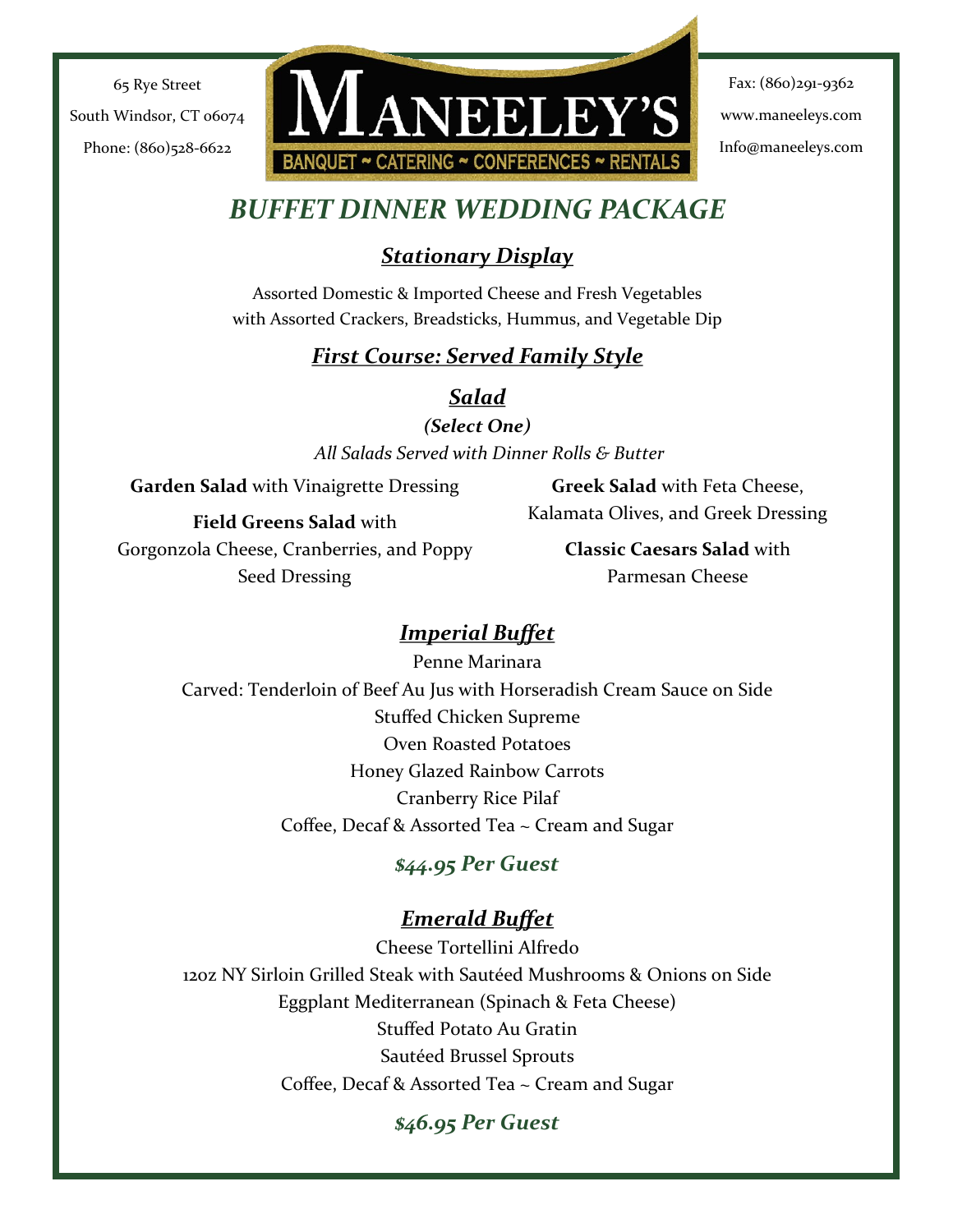

Fax: (860)291-9362 www.maneeleys.com Info@maneeleys.com

# *BUFFET DINNER WEDDING PACKAGE (cont.)*

# *Diamond Buffet*

Bow Tie Ala Vodka Chicken Francaise Broiled Swordfish with Garlic Butter Carved: Roast Prime Rib of Beef Au Jus with Horseradish Cream Sauce on Side Mashed Potato Bar with Toppings (Cheddar Cheese, Bacon, Scallions, Sour Cream, Gravy) Roasted Vegetable Blend Rice Pilaf Coffee, Decaf & Assorted Tea ~ Cream and Sugar

# *\$50.95 Per Guest*





# *All Wedding Packages Include*

China Service ~ Stainless Flatware Champagne and Water Glass ~ Coffee Cup Your Choice of Ivory or White Table Linen Linen Napkins in a Color of your Choice Wedding Coordinator to Assist with Every Detail of Your Planning All Dining and Table Accessories

# *Bar Services are Available Upon Request, as well as Complete Rental Services*

All Packages are Subject to 20% Service Fee, Applicable Labor Fee, and CT State Sales Tax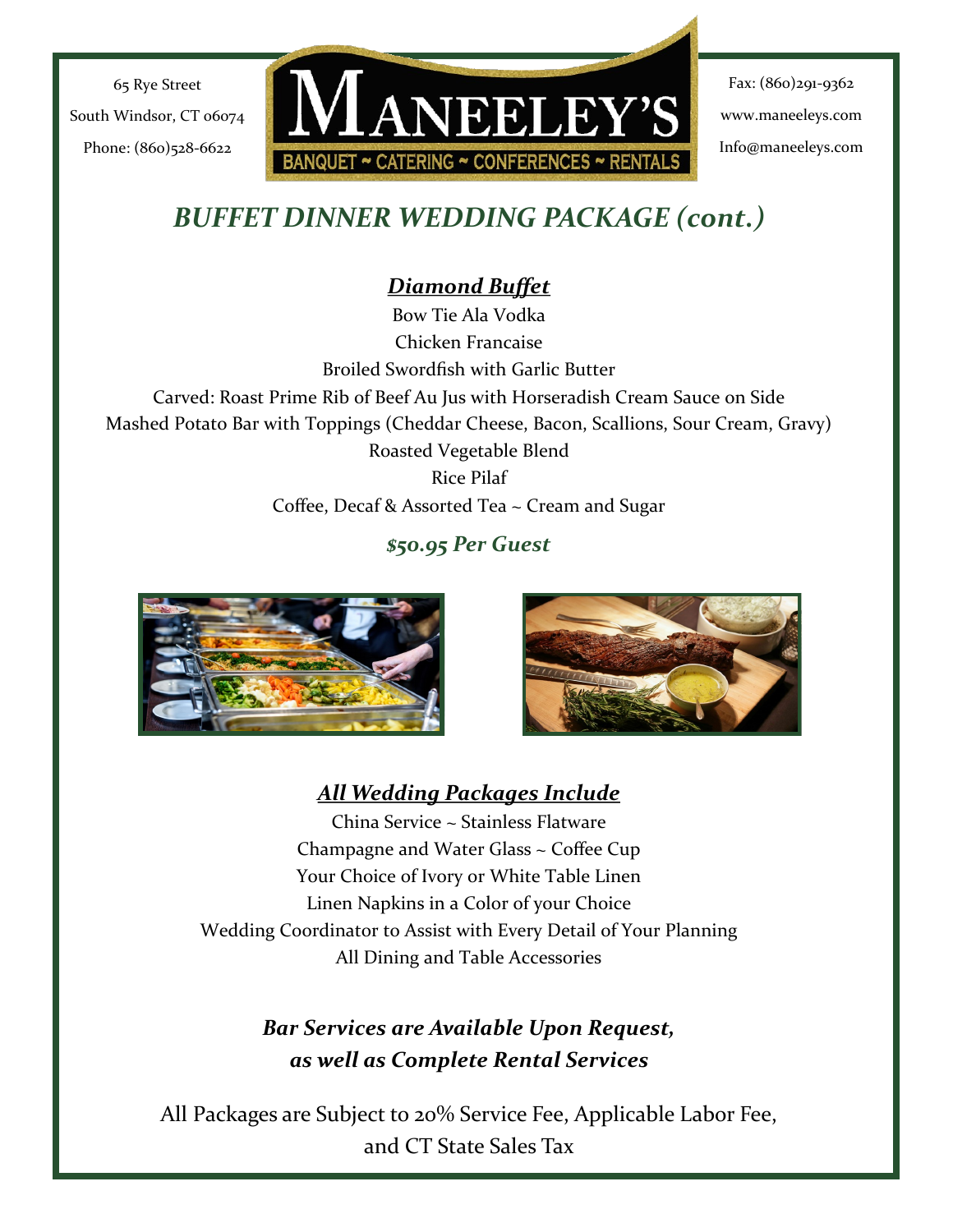**ANEELEY'S** BANQUET ~ CATERING ~ CONFERENCES ~ RENTA

Fax: (860)291-9362 www.maneeleys.com Info@maneeleys.com

# *STATIONS DINNER WEDDING PACKAGE*

# *Stationary Display*

Assorted Domestic & Imported Cheese and Fresh Vegetables with Assorted Crackers, Breadsticks, Hummus, and Vegetable Dip

### *Passed Butler Style*

Sesame Chicken with Bourbon Sauce Fontina Arancini Spinach & Cheese Stuffed Mushrooms Mac & Cheese Bites Sea Scallops Wrapped in Bacon Buffalo Chicken Poppers Beef Teriyaki Buffalo Chicken Spring Rolls with Bleu Cheese

### *Pasta Station*

Penne Alexandra ~ Cheese Tortellini Alfredo Classic Caesars Salad ~ Garlic Bread

# *Carving Station*

**Tenderloin of Beef Au Jus**  with Horseradish Cream Sauce, Sautéed Mushrooms & Onions on Side **Turkey Breast** with Stuffing & Cranberry Sauce

#### **Roast Pork Loin**

**Roast Prime Rib of Beef Au Jus** with Horseradish Cream Sauce on Side

### *Sides*

*(Select Two)*

Mashed Potato Bar with Toppings (Cheddar Cheese, Sour Cream, Scallions, Bacon, Gravy) Fire Roasted Sweet Corn

### *Coffee & Dessert Station*

Assorted French & Italian Pastries, Cookies, Sliced Fresh Fruit Display Regular Coffee, Decaf & Tea

# *\$52.95 per Guest*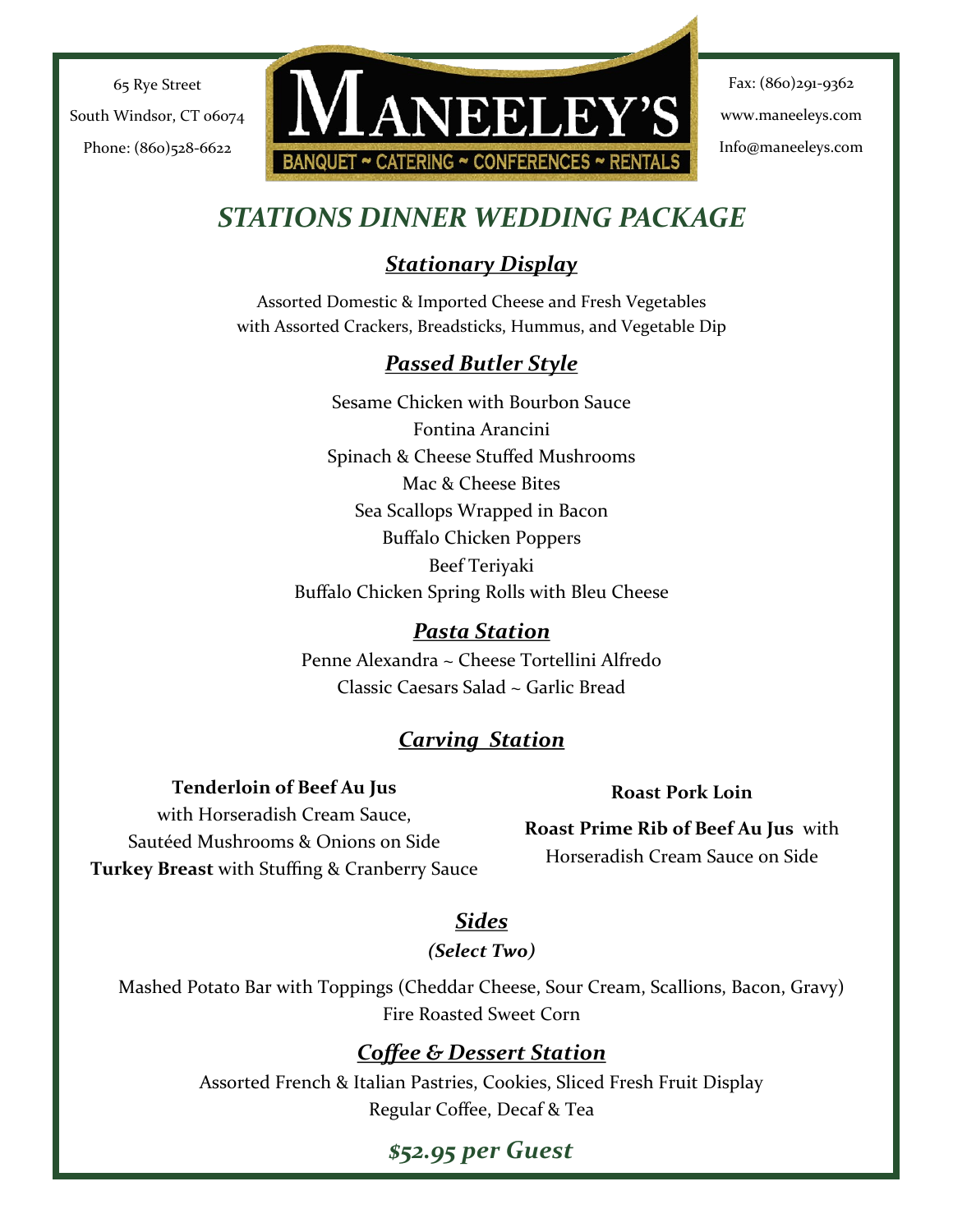

Fax: (860)291-9362 www.maneeleys.com Info@maneeleys.com

# *SOCIAL HOUR ENHANCEMENTS*

#### *Add Butler Passed Hors D'Oeuvres to your Plated or Buffet Style Wedding Menus*

# *50 Pieces Each*

| Shrimp Cocktail with Cocktail Sauce &<br>Lemon Wedges    | <b>\$110</b> |
|----------------------------------------------------------|--------------|
| Coconut Shrimp with Mango Salsa                          | \$95         |
| Spinach & Cheese OR Seafood Stuffed<br>Mushrooms         | \$75         |
| Cocktail Meatballs in Demi Glace                         | \$60         |
| Cocktail Franks with Honey Mustard                       | \$60         |
| Mediterranean Chicken Kabobs                             | <b>\$110</b> |
| <b>Assorted Mini Quiches</b>                             | \$60         |
| Vegetable Spring Rolls with Sweet &<br><b>Sour Sauce</b> | \$65         |
| Miniature Maryland Crab Cakes with Aioli<br>Sauce        | <b>\$100</b> |
| Sea Scallops Wrapped in Bacon                            | <b>\$110</b> |
| Chicken Kabobs with Pineapple                            | <b>\$110</b> |
| Lobster Mac & Cheese Truffle                             | \$75         |
| Beef Teriyaki                                            | \$105        |
| Raspberry Brie Stars                                     | \$75         |
| Sesame Chicken with Bourbon Sauce                        | \$95         |
| Tomato Basil Crostini                                    | \$60         |
| Mini Sirloin Burgers with Truffle Mayo                   | \$75         |
| Southwestern Pulled Pork in Phyllo Cup                   | \$60         |
|                                                          |              |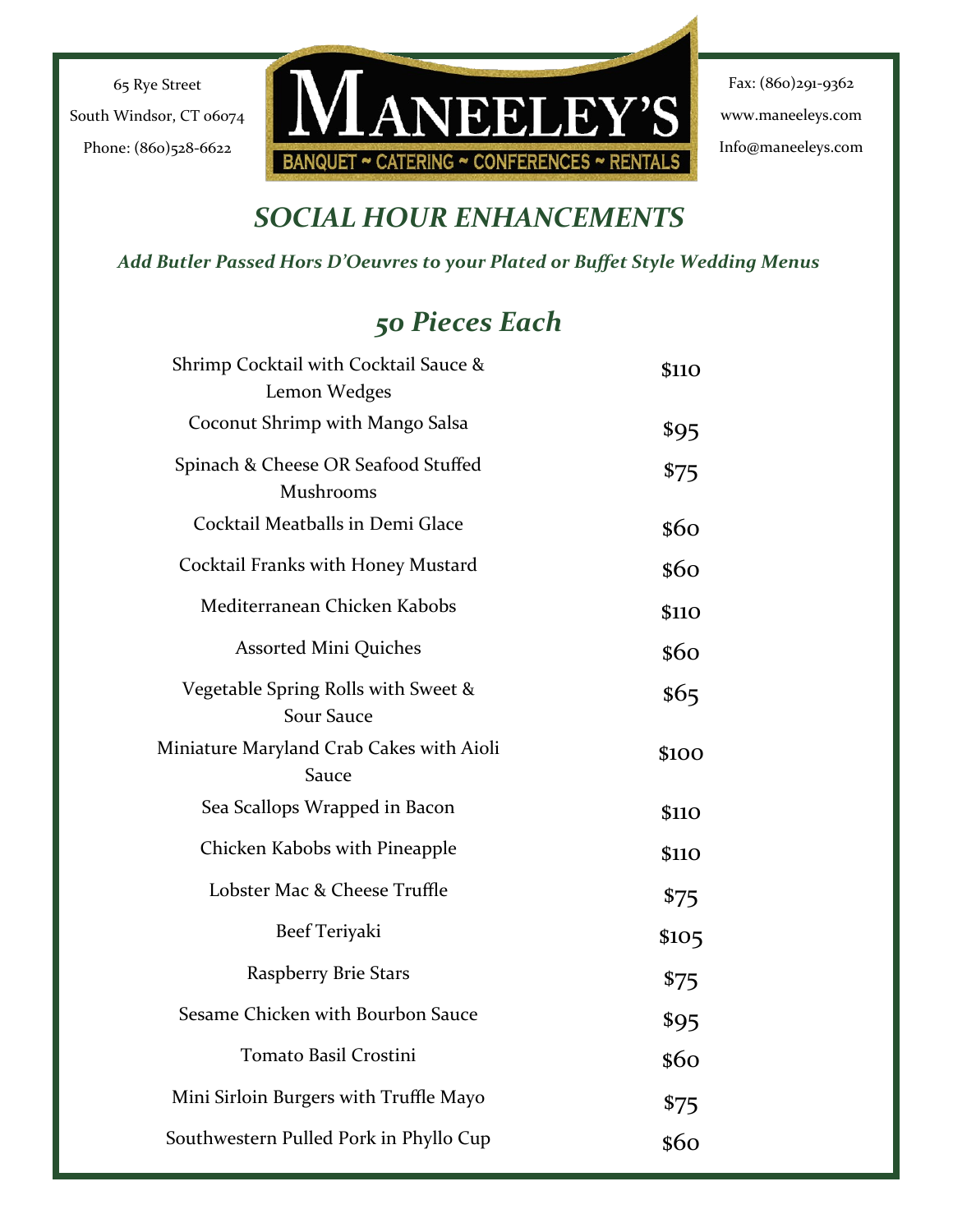

Fax: (860)291-9362 www.maneeleys.com Info@maneeleys.com

# *PACKAGE ENHANCEMENTS*

*Individually Plated Salads Instead of Family Style Service, Each Salad will be Individually Plated*

*\$2.95 per Guest*

*Tuscan Station Replace your Social Display*

Imported & Domestic Cheese Blocks Fresh Vegetable Crudités, Vegetable Dip & Hummus Assorted Crackers & Breadsticks Marinated Mushroom Medley, Seasoned Olives & Marinated Artichokes Roasted Sweet Red & Green Peppers Sliced Fresh Tomatoes with Mozzarella & Balsamic Glaze Mortadella, Genoa Salami, Pepperoni, Prosciutto, Provolone Cheese Sliced Italian Bread

*\$12.95 per Guest*

### *Dessert Stations Replace or Enhance your Dessert Options*

#### *Chocolate Lovers Dream*

Chocolate Fountain with Strawberries, Pineapple, Marshmallows, Pretzels, Cream Puffs, Rice Krispies, Chocolate Chunk Cookies & Brownies for Dipping! *\$3.95 per Guest*

#### *Cappuccino Bar*

Cappuccino, Espresso, Latte Gourmet Flavored Coffees & Herbal Teas Mini Italian Pastries & Cannoli's *\$6.95 per Guest*

#### *Ice Cream Sundae Bar*

Vanilla Ice Cream Chocolate, Caramel & Strawberry Toppings M&Ms, Reese's, Cherries, Sprinkles, Oreo, Chocolate Chunk Cookies & Whipped Cream *\$3.95 per Guest*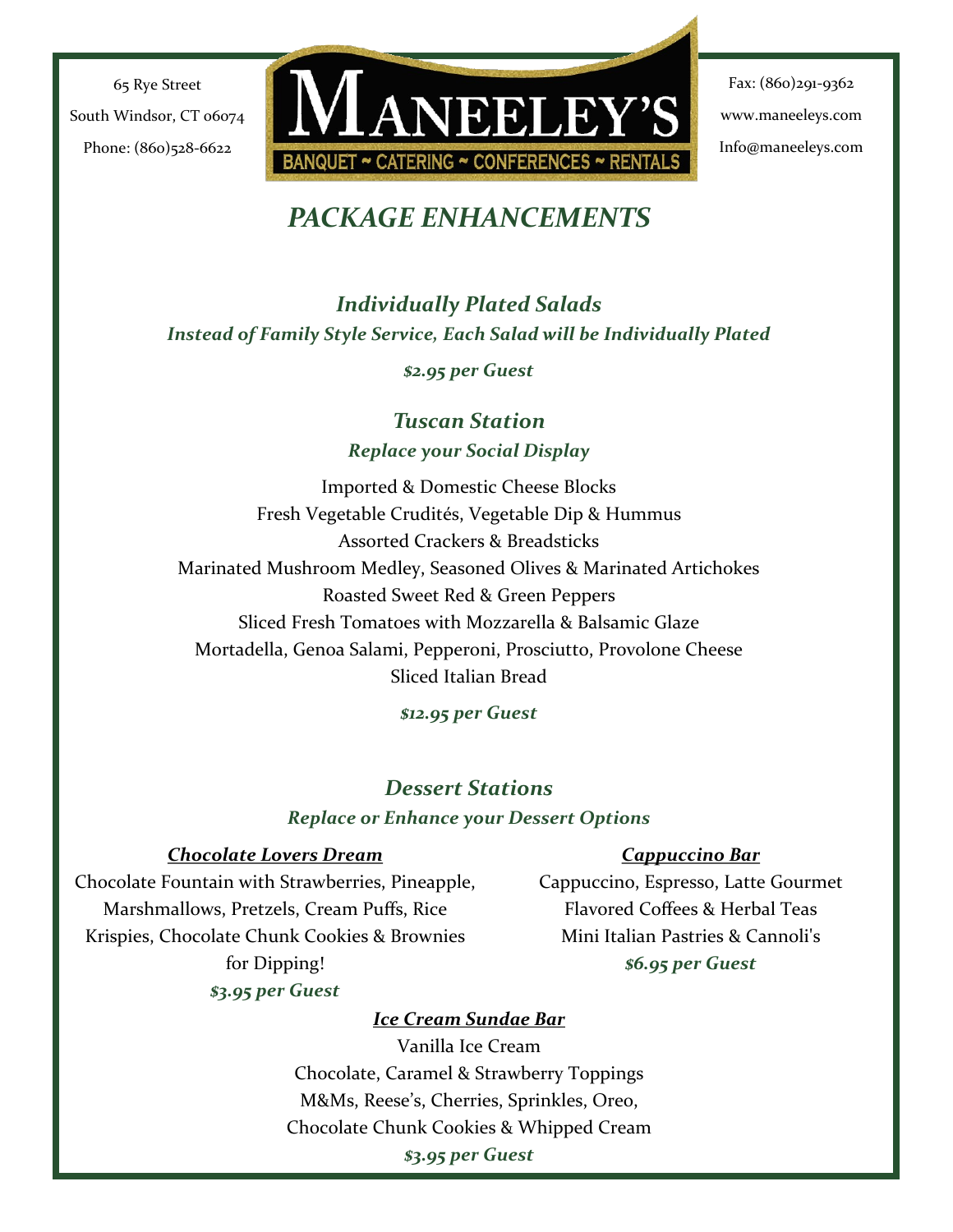

Fax: (860)291-9362 www.maneeleys.com Info@maneeleys.com

# *PACKAGE ENHANCEMENTS*

# *Late Night Snacks*

#### *Gimme S'More Love*

Roast your Assorted Flavored Marshmallows over an indoor flame! Add your favorite Assorted Hershey's Chocolate, and Graham Crackers for the perfect s'more! Served with Hot Cocoa.

#### *\$2.95 per Guest*

#### *Dreaming of Donuts*

Use our Beautiful Donut Wall to Display an Assortment of Donuts! *\$1.95 per Guest*

#### *Hot Dog Heaven*

Our Hot Dog Cart with Ketchup, Mustard, Relish and Onion Toppings & Chips *\$3.95 per Guest*

#### *Special Day Sliders*

Beef burger and Buffalo Chicken Sliders with Sliced Cheese, Lettuce, Tomato, Ketchup, and Mayonnaise *\$4.95 per Guest*

### *A Little Egg-Stra Love*

*A Pizza My Heart* Your Choice of Sheet Pizza with Parmesan Cheese and Red Pepper Flakes *\$75.00 Each Pizza*

Breakfast Sandwiches (Egg & Cheese, Bacon Egg & Cheese, and Sausage Egg & Cheese) with Ketchup and Hot Sauce *\$3.95 per Guest*

#### *Fall in Love French Fry Bar*

French Fries with Toppings to Include Cheese Sauce, Chili, Bacon, Scallions, Gravy & Cheddar Cheese *\$3.95 per Guest* 

# *\$4.95 per Guest*

*Wedding Wings*  A Variety of 4 Flavors of Chicken Wings

*We Go Together Like Cookies & Milk* 

Chocolate and Plain Milk with Assorted Freshly Baked Chocolate Chunk, Oatmeal Raisin, & Coconut Pecan Cookies *\$2.95 per Guest* 

All Late Night Snacks Include Mini Bottled Waters and To Go Containers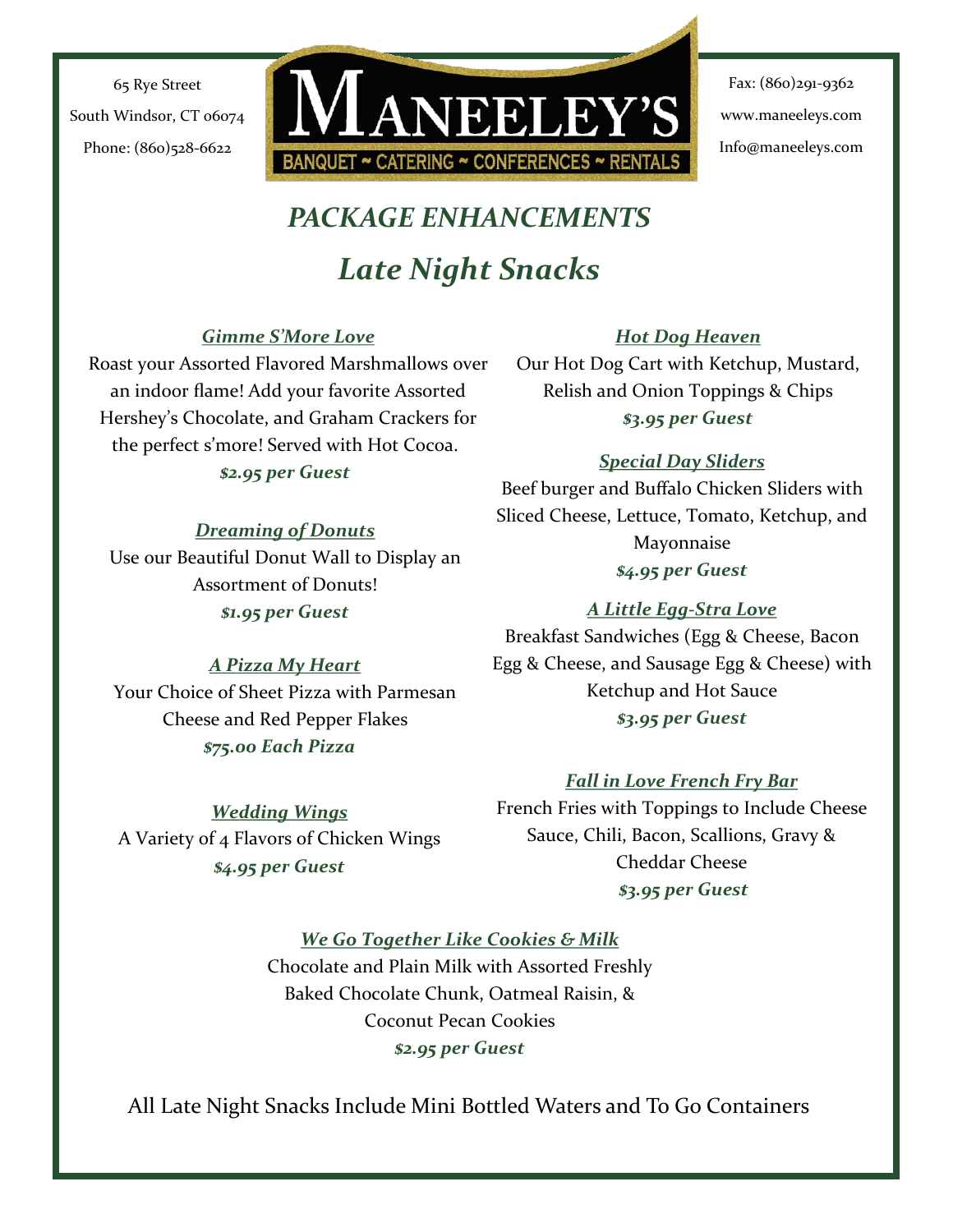

Fax: (860)291-9362 www.maneeleys.com Info@maneeleys.com

# *CATERED BAR SERVICES*

*Open Bar Includes Signature Drink Champagne Toast*

*Dewar's, Absolut, Smirnoff, Beefeater, Tanqueray, Captain Morgan, Bacardi, Malibu, Jack Daniels, Seagram's 7, CC, Peachtree Amaretto, Kahlua, Sour Mix, Bloody Mary Mix*

*Assorted Soda* Coke, Diet Coke, Sprite, Ginger Ale, Club Soda, Tonic Water

*Assorted Juices*

Cranberry, Grapefruit, Orange, Pineapple

*Fruit, Cups, Ice, and Stirrers*

*Bottled Beer* 3 Brands of Your Choice

*Wine Service*  Cabernet, Merlot, Chardonnay, Pinot Grigio, Moscato

*5 Hour Premium Open Bar \$24.95 per Guest 5 Hour Open Beer, Wine, Soda & Juice \$18.95 per Guest 5 Hour Open Soda & Juice \$6.95 per Guest*

# *BAR ENHANCEMENTS Mulled Apple Cider Station: Add \$2.00 per Guest*

All Packages are Subject to 20% Service Fee, Applicable Labor Fee, and CT State Sales Tax